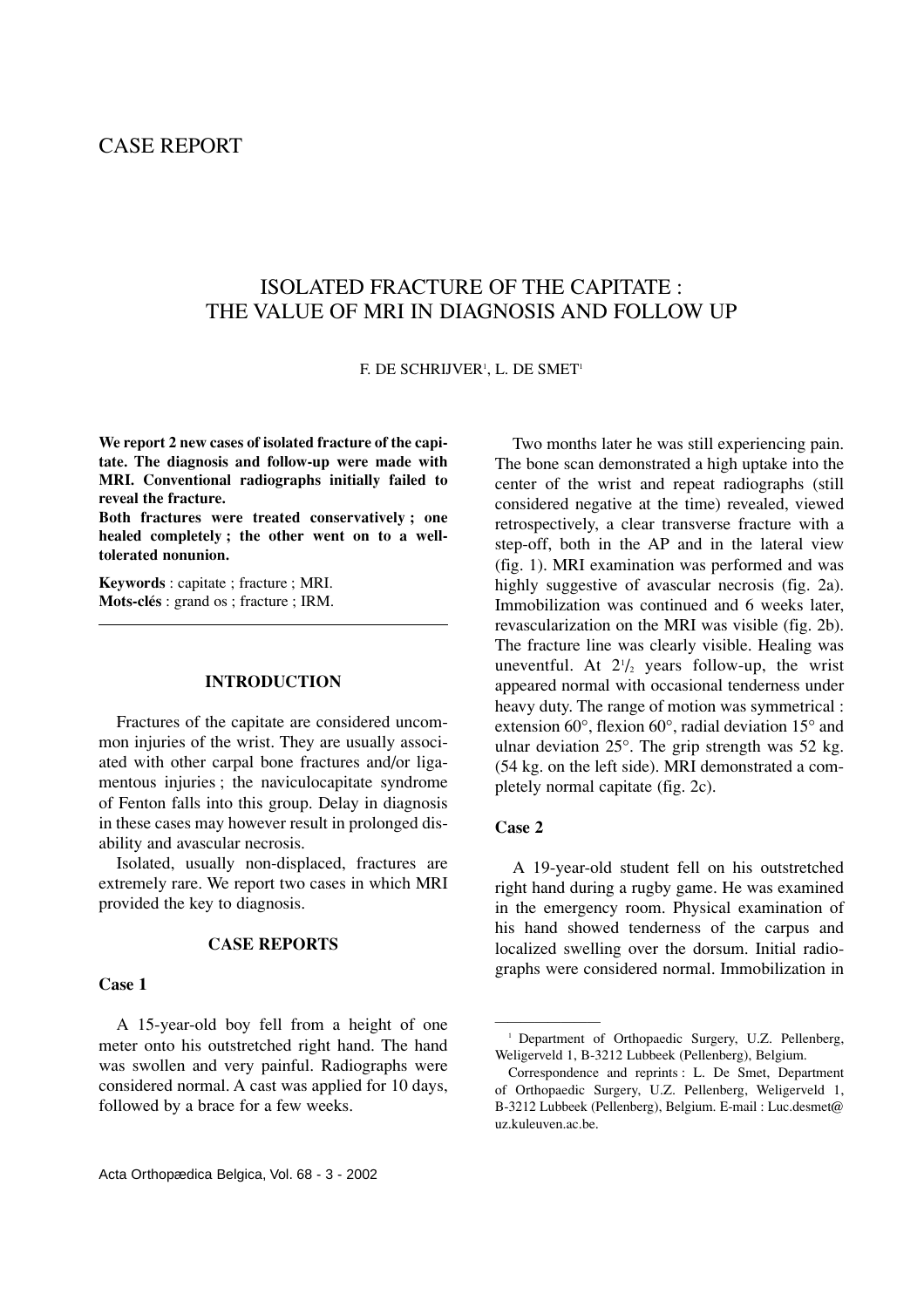

*Fig. 1.* — Case 1 : Initial plain AP radiographs. The fracture line and the slight displacement are visible, but were only seen *a posteriori*.



*Fig. 2b.* — Case 1 : MRI, 3 months posttrauma with the fracture line still present, but with reduction of the edema.



*Fig. 2a.* — Case 1 : MRI demonstrating the transverse fracture and severe edema of the bone suggesting avascular necrosis.



*Fig. 2c.* — Case 1 : MRI, 18 months later, demonstrating the normal aspect and density of the capitate.

Acta Orthopædica Belgica, Vol. 68 - 3 - 2002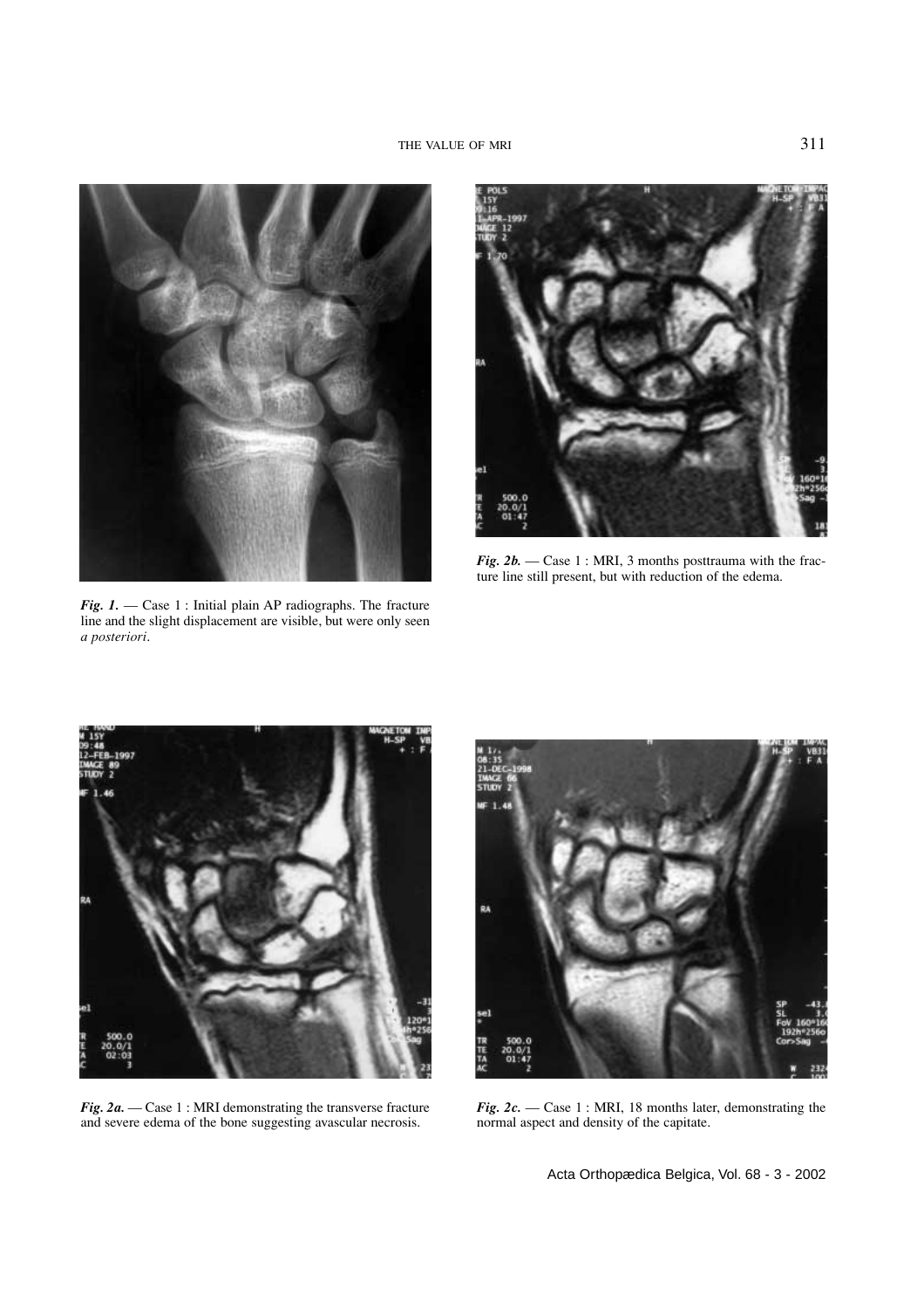

*Fig. 3a.* — Case 2 : Initial plain AP radiographs. The fracture line is visible.

*Fig. 3b.* — Case 2 : Initial lateral radiograph.

a short forearm cast for 3 weeks was started, followed by a brace for 1 month.

Four months after the initial trauma he was seen in our outpatient clinic while still experiencing wrist pain. Physical examination revealed diminished range of motion of the wrist : extension 45°, flexion 40°. The grip of his right hand was weak : 18 kg instead of 46 kg on his nondominant left side. There still was some swelling on the middle side of the carpus.

Radiographs were still considered to be normal (fig. 3). MRI clearly delineated this fracture line with a low signal on  $T_2$  of the proximal pole (fig. 4a and 4b). We allowed him to mobilize the wrist without putting too much strain on it. Three months later an MRI check was done, which showed no signs of avascular necrosis of the proximal pole and less bone edema (fig. 4c).

Evolution was uneventful. At 13 months postinjury, the wrist looked normal with restored symmetrical range of motion and grip strength. MRI demonstrated nonunion of the fracture. Since no symptoms were present, no treatment was proposed.

#### **DISCUSSION**

The capitate bone is situated in a relatively protected environment, surrounded by the other carpal

bones (the hamate, the lunate, the scaphoid and the trapezoid) and rigidly fixed to the articulating base of the third and fourth metacarpal bones. The center of rotation of the wrist lies within the head of the capitate, which makes the lever arm into the capitate rather short. Gelberman has studied the vascularity of the capitate and an at risk vascularity pattern was demonstrated (9) : blood vessels enter the neck and waist distally, ultimately supplying the proximally located head of the capitate. This distal-to-proximal flow across the waist explains why fractures through the neck of the capitate may lead to avascular necrosis of the head. Any fracture surface separation may delay revascularisation and union.

Fractures of the capitate are usually associated with additional carpal bone fractures (scaphoid or hamate) (2, 15), or are part of the scaphocapitate syndrome of Fenton (transscaphoidal, transcapital perilunate carpal dislocation ; proximal transverse fracture of the capitate with 90 to 180° rotation of the proximal fragment) (2, 7).

Isolated fractures of the carpal bones, except for the scaphoid, are rare. Adlar and Shaftan (1) reviewed isolated fractures of the capitate and added 6 cases of their own. Since then only 20 cases of isolated fracture of the capitate have been reported over the past 30 years. Most papers report isolated cases or limited series (1, 2, 4, 5, 10, 11, 17, 20, 21).

They are transverse across the waist or oblique, involving the distal dorsal rim (2, 1). An incidence of 0.3 up to 1.3 % of carpal injuries has been described (16). This reported incidence of isolated capitate fractures might be underestimated, due to the difficulties in recognition of the fracture radiologically (57 % of initial xrays failed to show the fracture or were considered normal).

Different mechanisms of injury, producing capitate fractures, have been proposed (1, 7, 12, 17). The most common is a fall onto the outstretched hand with an extended wrist (77%). This applies a dorsiflexion force to the wrist whether in neutral or ulnar deviation, or in radial deviation (producing an associated perilunar dislocation (Fenton)). Second in line is a fall onto the dorsum of the hand (15.4%), which applies a flexion force to the wrist.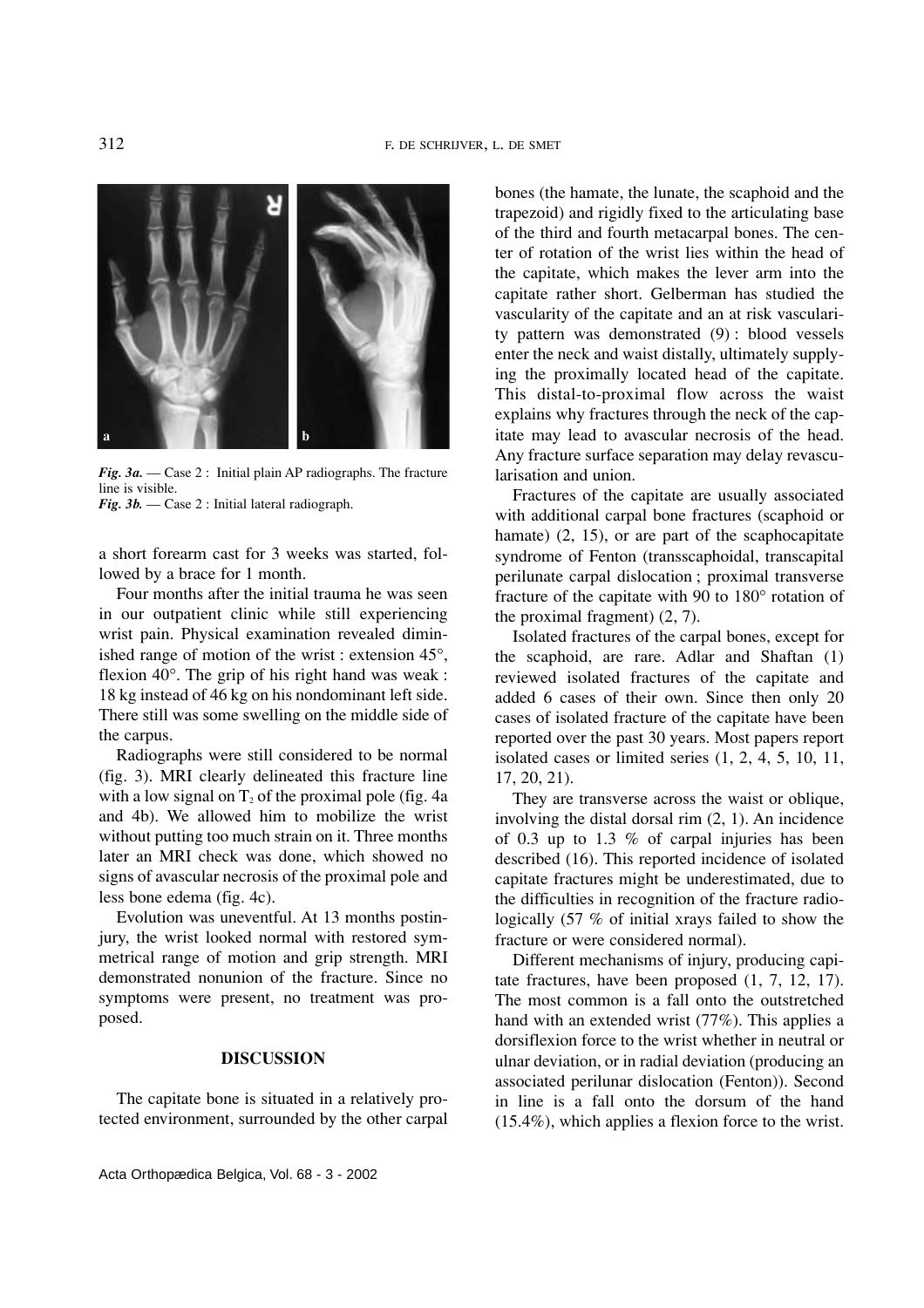

*Fig. 4a and b.* — Case 2 : MRI demonstrating the transverse fracture and edema.

A direct blow or an axial trauma, transmitted through the heads of the second and third metacarpal bones in a clenched fist and flexed wrist, are also possible causes. Often though, the exact mechanism of injury is difficult to determine. Stress fractures and pathological fractures have also been described (3, 6, 19).



*Fig. 4c.* — Case 2 : MRI, 4 months posttrauma with the fracture line still present, but with reduction of the edema.

Physical examination provides important diagnostic information with localized point tenderness and swelling over the capitate.

The diagnosis may be difficult radiologically (1) and when in doubt an isotope bone scan (12), a CTscan (2) or MRI (4) may be helpful or even necessary. The 99m Tc bone scan is a sensitive means of confirming and localizing bone injury. An abnormal bone scan warrants further investigation with CT scanning. We therefore prefer MRI. This is the technical investigation of choice as it clearly depicts the fracture pattern and as it is a sensitive tool in the follow-up of avascular necrosis and fracture healing (resolution of edema).

Recommended treatment for capitate fractures has included early mobilization, excision of the proximal fragment, open reduction and internal fixation, and wrist arthrodesis (1,7). The outcome and the treatment modalities of the isolated capitate fractures are not well determined. It is our opinion that conservative treatment with initial antalgic cast immobilization (generally 6 to 12 weeks immobilization), followed by mobilization within pain limits, still has its place in the treatment of non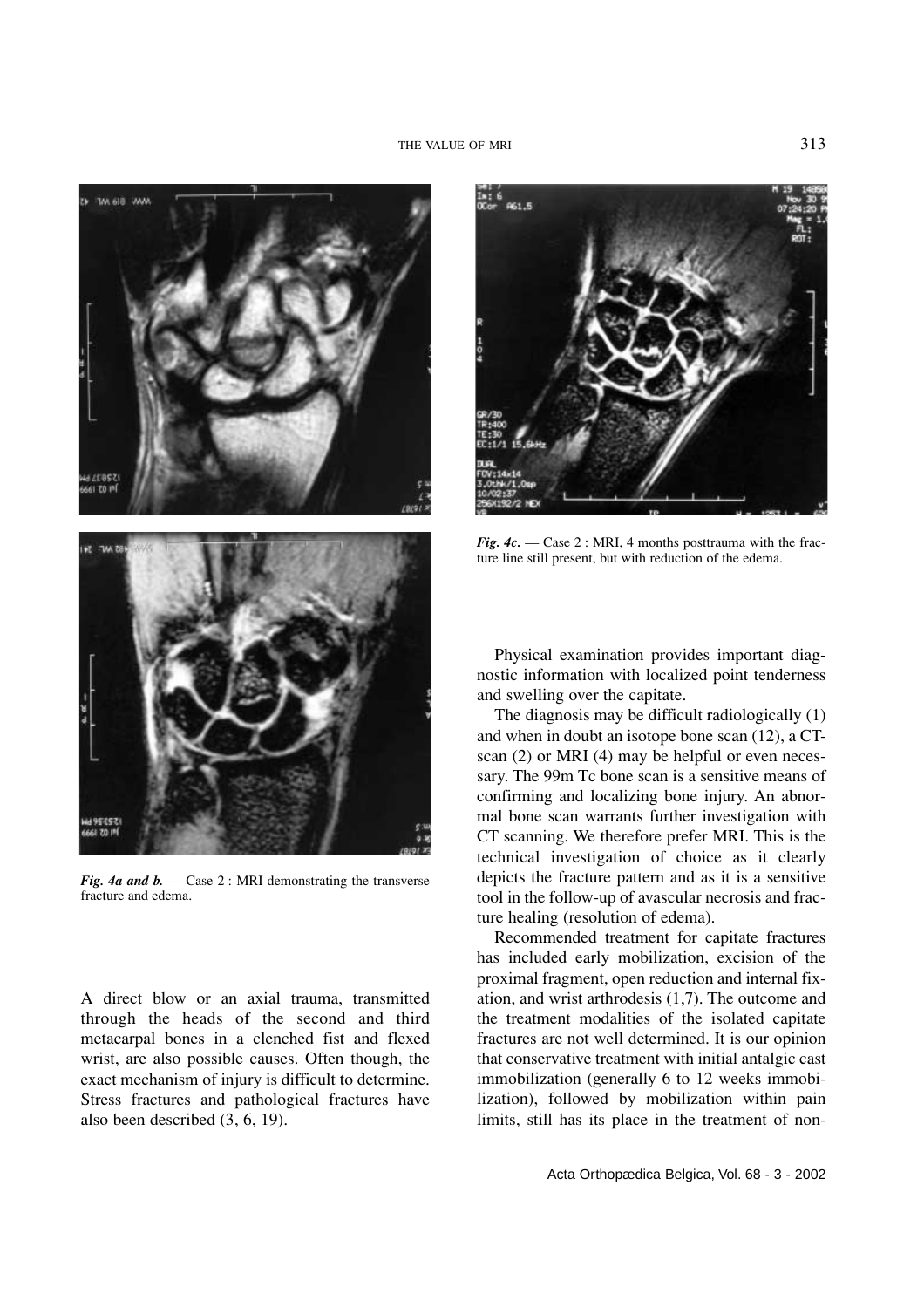314 F. DE SCHRIJVER, L. DE SMET

displaced fractures. Several cases of nonunion have however been reported. Some authors suggested that treatment should be as aggressive regarding anatomic reduction as in the case of scaphoid fractures. Displaced fractures should be reduced and internally fixed with K-wires (5, 11, 20) or a Herbert screw (17).

The complication rate for capitate fractures is relatively high and consequences are important. Nonunion (8, 18) has been associated with persistent pain and disability, similar to chronic wrist sprain associated with untreated scaphoid fractures and even carpal tunnel compression syndrome (1, 3, 15, 18, 20). Avascular necrosis of the proximal pole of the capitate is frequently seen in displaced fractures. The avascular proximal end of the capitate can be revascularized if reduced anatomically and immobilized until healing is complete (14). Nonunion is rare. Seven cases have been reported (3, 8, 13, 16, 18, 19). Nonunion is associated with absorption of the fracture surfaces and shortening of the capitate, which induces a collapse deformity (16). Nonunion can be treated with intercalary bone grafting (8, 15, 16) and/or open reduction and internal fixation, by partial resection (of the proximal fragment) and/or carpal fusion, or by wrist arthrodesis (1, 3, 7, 16). Other possible complications are dorsiflexion instability and capitolunate fusion.

With regular MRI examination, the diagnosis can be confirmed and the evolution can be followed. When bone circulation remains compromised or when the healing seems to slow down, operative treatment should be considered.

## **CONCLUSION**

The excellent short term results obtained in our first patient, suggests that cast immobilization with early mobilization within pain limits (after 6 weeks), can lead to clinical and radiographic union in non-displaced isolated capitate fractures.

Even a nonunion without carpal collapse appears to be well tolerated.

We find MRI the technical investigation of choice in the diagnosis ànd follow up of these fractures.

#### **REFERENCES**

- 1. Adler J. B., Shaftan G. W. Fractures of the capitate. J. Bone Joint Surg., 1962, 44-A, 1537-1547.
- 2. Albertsen J., Mencke S., Christensen L., Teisen H., Hjarbäk J. Isolated capitate fracture diagnosed by computed tomography. Case Report. Handchir. Mikrochir. Plast. Chir., 1999, 31, 79-81.
- 3. Allen H., Gibbon W. W., Evans R.J. Stress fracture of the capitate. J. Accid. Emerg. Med., 1994, 11, 59-60.
- 4. Calandruccio S., Duncan S. Isolated non-displaced capitate wrist fracture diagnosed by magnetic resonance imaging. J. Hand Surg., 1999, 24-A, 856-859.
- 5. Dee W., Winckler S., Bing E. Die Faktur und die Luxationsfraktur des Os Capitatum. Unfallchirurg, 1994, 97, 478-484.
- 6. Enna C. D. Isolated pathological fracture of the capitate bone : a case report. Hand, 1979, 11, 329-331.
- 7. Fenton R. The naviculo capitate fracture syndrome. J. Bone Joint Surg., 1956, 38-A, 681-684.
- 8. Freeman B., Hay E. Non-union of the capitate : a case report. J. Hand Surg., 1985, 10-A, 187-190.
- 9. Gelberman R., Gross M. The vascularity of the wrist : identification of arterial patterns at risk. Clin. Orthop., 1986, 202, 40-49.
- 10. Gibbon W., Jackson A. An isolated capitate fracture in a 9-year-old boy. Br. J. Radiol., 1989, 62, 487-488.
- 11. Guiral J., Gracia A., Diaz-Oter J. M. Isolated fracture of the capitate with a volar dislocated fragment. Acta Orthop. Belg., 1993, 59, 406-408.
- 12. Hopkins S. R., Ammann W. Isolated fractures of the capitate : use of nuclear medicine as an aid to diagnosis. Int. J. Sports Med., 1990, 11, 312-314.
- 13. Lowry W. E., Cord S.A. Traumatic avascular necrosis of the capitate bone – a case report. J. Hand Surg., 1981, 6, 245-248.
- 14. Meyers M., Wells R., Harvey J. Jr. Naviculo-capitate fracture syndrome. J. Bone Joint Surg., 1971, 53, 1383-1386.
- 15. Moller J., Lybecker. Simultaneous fracture of the hamate and the capitate bones. Arch. Orthop. Trauma Surg., 1987, 106, 331-332.
- 16. Rand J., Linscheid R., Dobyns J. Capitate fractures. Clin. Orthop., 1982, 165, 209-216.
- 17. Richards R. R., Paitichh C. B., Bell R. S. Internal fixation of a capitate fracture with Herbert screws. J. Hand Surg., 1990, 15A, 885-887.
- 18. Schmitt O., Temine C. Carpal Tunnel Syndrom bei Pseudarthrosebildung nach isolierte Fraktur des Os Capitatum. Arch. Orthop. Traumatol. Surg., 1978, 93, 25-28.
- 19. Vizkelety T., Wouters H. W. Stress fracture of the capitate. Arch. Chir. Neerl., 1972, 24, 47-57.
- 20. Volk A., Schnall S., Merkle P., Stevanovic M. Unusual capitate fracture : a case report. J. Hand Surg., 1995, 20A, 681-682.
- 21. Young T. Isolated fracture of the capitate in a 10-year-old boy. Injury, 1986, 17, 133-134.